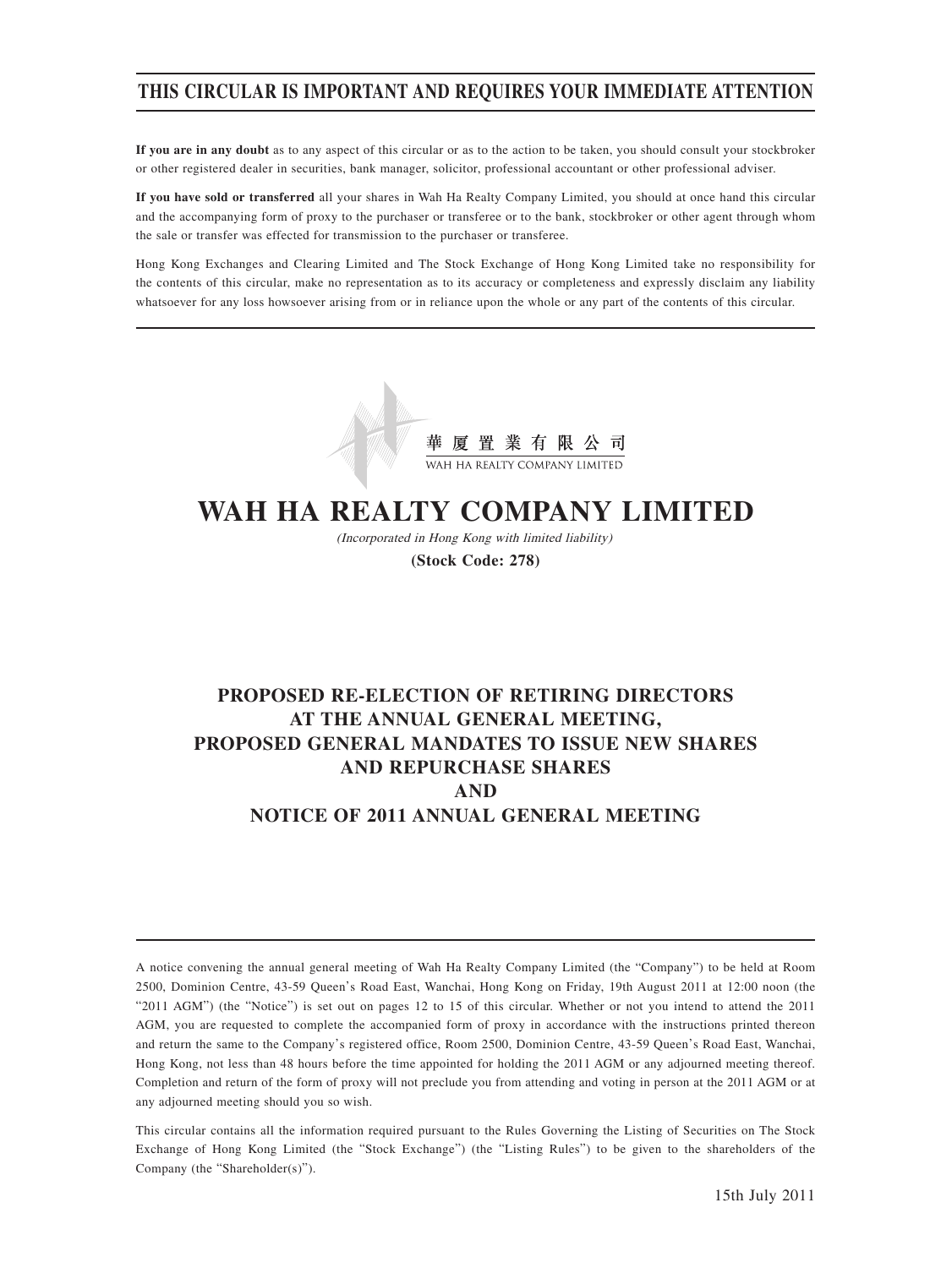# **CONTENTS**

### Page

## **LETTER FROM THE CHAIRMAN**

|                                                    | 3              |
|----------------------------------------------------|----------------|
|                                                    |                |
|                                                    |                |
| APPENDIX I - DETAILS OF RETIRING DIRECTORS SEEKING |                |
|                                                    | $\overline{5}$ |
|                                                    |                |
|                                                    |                |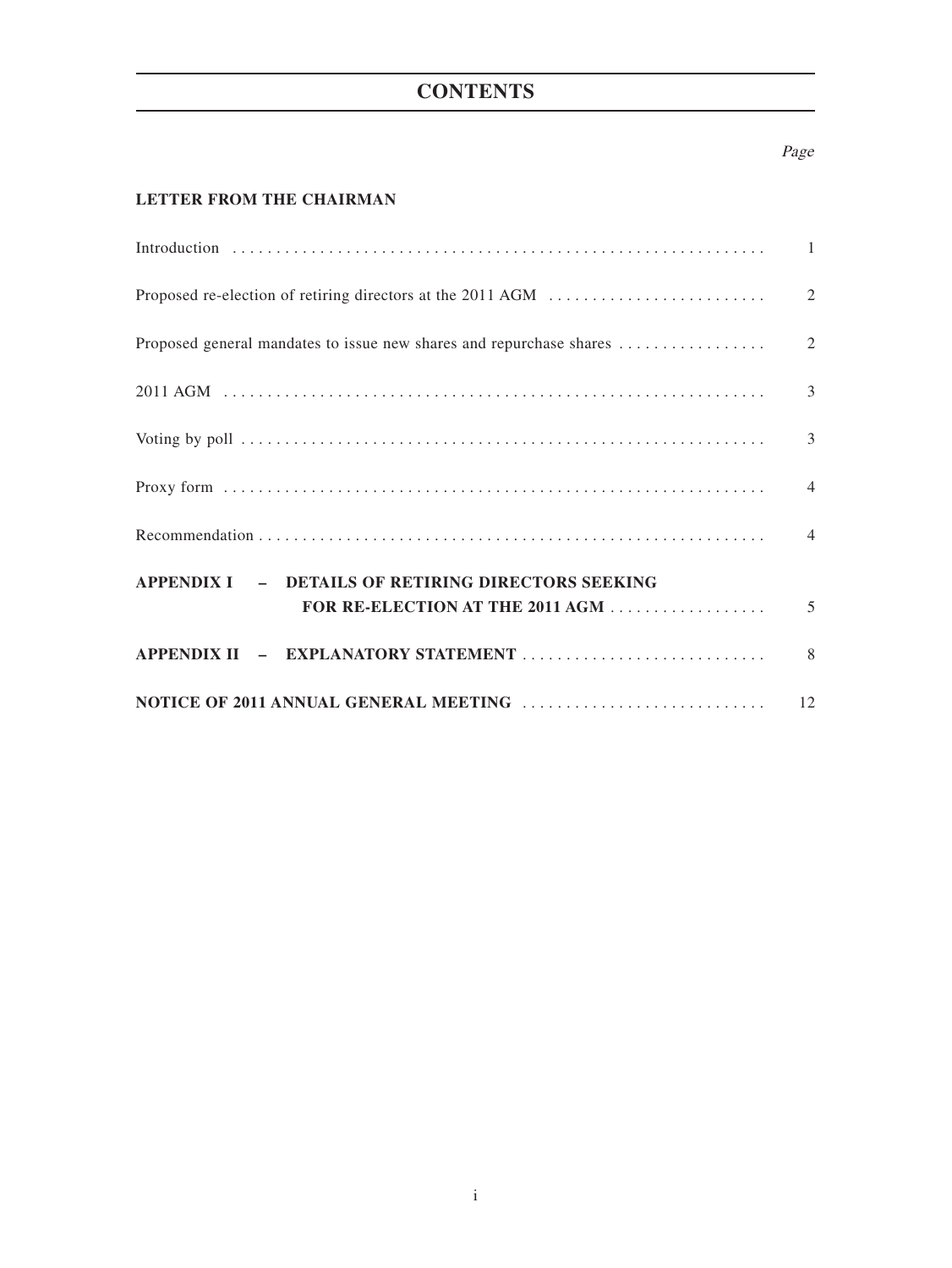

# **WAH HA REALTY COMPANY LIMITED**

(Incorporated in Hong Kong with limited liability)

**(Stock Code: 278)**

Executive Directors: Mr. Cheung Kee Wee (Chairman) Mr. Cheung Lin Wee Mr. Cheung Ying Wai, Eric

Registered Office: Room 2500, Dominion Centre, 43-59 Queen's Road East, Wanchai, Hong Kong

Non-executive Directors: Mr. John Ho Mr. Ng Kwok Tung

Independent Non-executive Directors: Mr. Lam Hon Keung, Keith Mr. Chan Woon Kong Mr. Soo Hung Leung, Lincoln

Dear Shareholder(s),

## **PROPOSED RE-ELECTION OF RETIRING DIRECTORS AT THE ANNUAL GENERAL MEETING, PROPOSED GENERAL MANDATES TO ISSUE NEW SHARES AND REPURCHASE SHARES AND NOTICE OF 2011 ANNUAL GENERAL MEETING**

## **INTRODUCTION**

The purpose of this circular is to provide you with information regarding the ordinary resolutions to be proposed at the 2011 AGM relating to (i) the proposed re-election of directors of the Company (the "Directors") who are due to retire at the 2011 AGM and (ii) the granting of general mandates to the board of Directors (the "Board") for the issue and repurchase of the fully-paid up ordinary shares of  $HK$0.65$  each of the Company (the "Share(s)"); and to give you the Notice at which the ordinary resolutions as set out in the Notice will be proposed.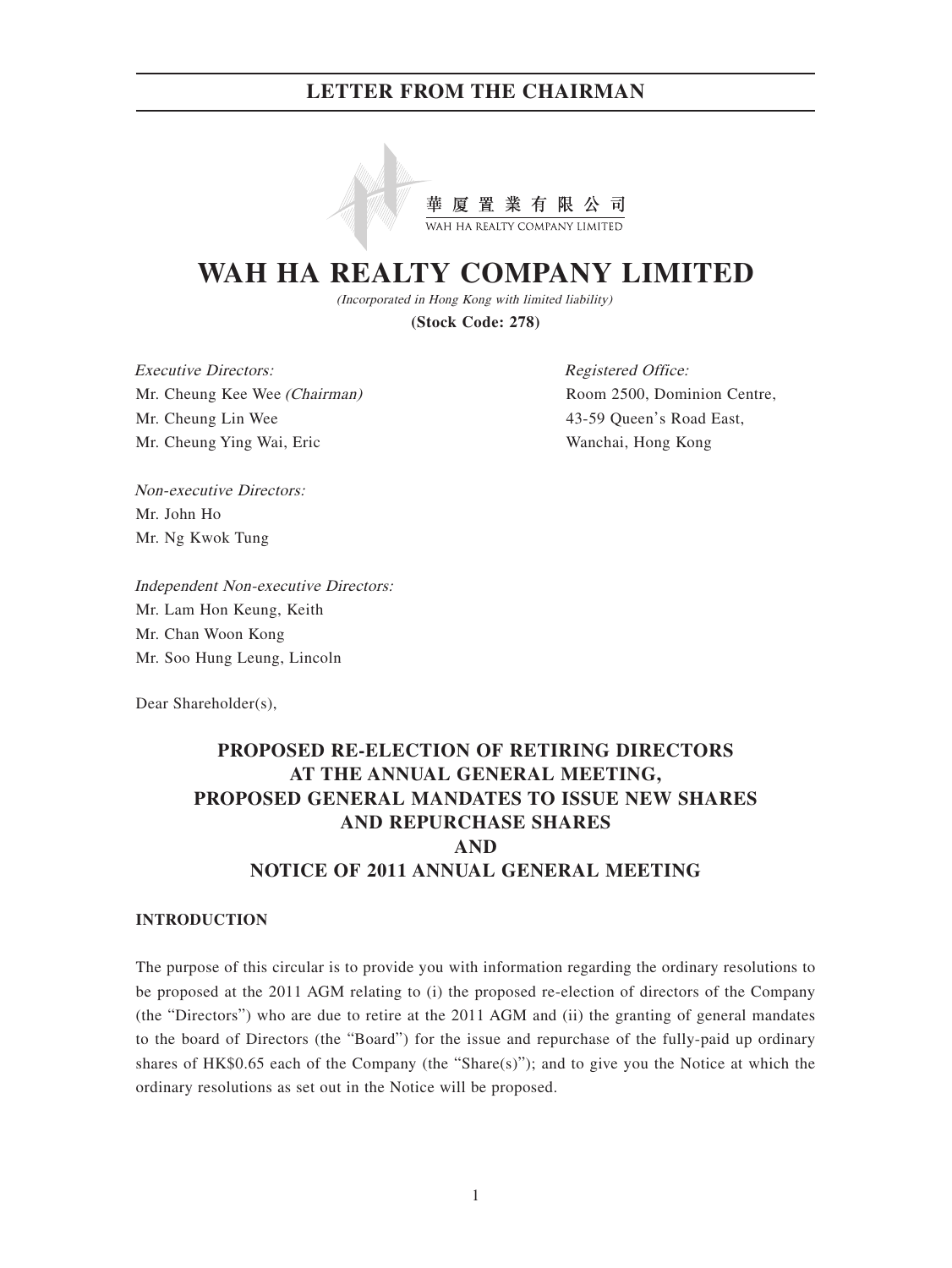### **PROPOSED RE-ELECTION OF RETIRING DIRECTORS AT THE 2011 AGM**

In accordance with Article 103(A) of the Company's Articles of Association, Mr. Cheung Kee Wee, Mr. Cheung Ying Wai, Eric and Mr. Ng Kwok Tung will retire by rotation at the 2011 AGM and they, being eligible, offer themselves for re-election.

Details of the above Directors which are required to be disclosed under the Listing Rules are set out in **APPENDIX I** to this circular.

## **PROPOSED GENERAL MANDATES TO ISSUE NEW SHARES AND REPURCHASE SHARES**

At the annual general meeting of the Company held on 15th September 2010, general mandates were given to the Board to exercise the power of the Company to issue and repurchase Shares. Such general mandates will lapse at the conclusion of the 2011 AGM unless they are renewed at that meeting. It is therefore proposed to seek for your approval of the ordinary resolutions to be proposed at the 2011 AGM to give fresh general mandates to the Board to exercise the powers of the Company to issue new Shares and repurchase Shares.

### **Proposed General Mandate to issue new Shares**

At the 2011 AGM, resolution no. 5(B) as set out in the Notice ("Resolution 5(B)") will be proposed as an ordinary resolution to grant a general and unconditional mandate to the Board to allot, issue and deal with new Shares representing up to 20% of the aggregate nominal amount of the share capital of the Company in issue at the date of passing the resolution (the "Issue Mandate"). As at 11th July 2011, being the latest practicable date prior to the printing of this circular (the "Latest Practicable Date"), the issued share capital of the Company comprised 120,960,000 Shares. On the basis that no further Shares are issued or repurchased from the Latest Practicable Date up to the date of the 2011 AGM, the Company will be allowed under the Issue Mandate to issue a maximum of 24,192,000 Shares. In addition, subject to the passing of resolution no. 5(A) as set out in the Notice ("Resolution  $5(A)$ "), resolution no.  $5(C)$  as set out in the Notice ("Resolution  $5(C)$ ") will be proposed as an ordinary resolution to extend the authority of the Board to allot, issue and deal with additional Shares representing the number of Shares repurchased under the Repurchase Mandate as hereinafter mentioned.

The Board wishes to state that they have no present intention to allot, issue or deal with any new Shares. Approval is being sought from the Shareholders as a general mandate for the purposes of Section 57B of the Companies Ordinance and the Listing Rules.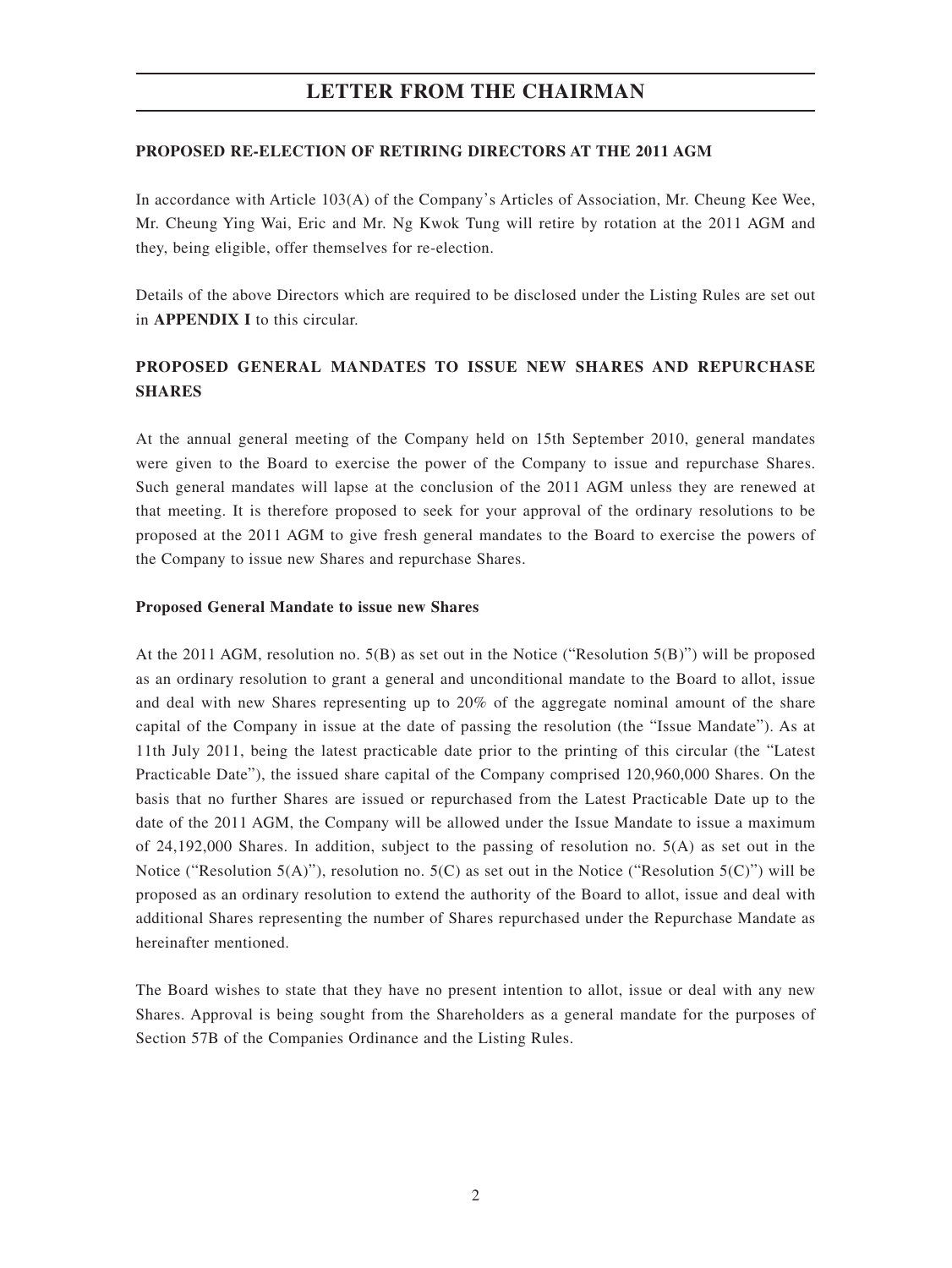### **Proposed General Mandate to repurchase Shares**

At the 2011 AGM, Resolution 5(A) will be proposed as an ordinary resolution pursuant to which the Board will be granted a general and unconditional mandate to exercise all the powers of the Company to repurchase issued and fully-paid up Shares on the Stock Exchange not exceeding 10 per cent of the aggregate nominal amount of the issued share capital of the Company at the date of passing the resolution (the "Repurchase Mandate") subject to the criteria set out in the resolution.

Shareholders should note that the authority relates only to repurchases made on the Stock Exchange or otherwise in accordance with the Listing Rules. In addition, Shareholders should also note that the general mandate will continue in force until the earliest of (i) the conclusion of the next annual general meeting of the Company; (ii) the expiration of the period within which the next annual general meeting of the Company is required by the Company's Articles of Association or by the laws of the Hong Kong Special Administrative Region (the "HKSAR") to be held; and (iii) the date on which such authority is revoked or varied by an ordinary resolution of the Shareholders in general meeting.

An explanatory statement, as required by the relevant rules set out in the Listing Rules to regulate the repurchase by companies with primary listings on the Stock Exchange of their own securities on the Stock Exchange, to provide requisite information to you for your consideration of the proposed Repurchase Mandate is set out in **APPENDIX II** to this circular.

### **2011 AGM**

The Notice is set out on pages 12 to 15 of this circular.

An announcement will be made by the Company following the conclusion of the 2011 AGM to inform you of the poll results of the 2011 AGM.

## **VOTING BY POLL**

Pursuant to the Listing Rules, any vote of the shareholders at a general meeting must be taken by poll. The Chairman of the 2011 AGM will therefore put each of the resolutions to be proposed at the meeting to be voted by way of a poll pursuant to Article 74 of the Company's Articles of Association.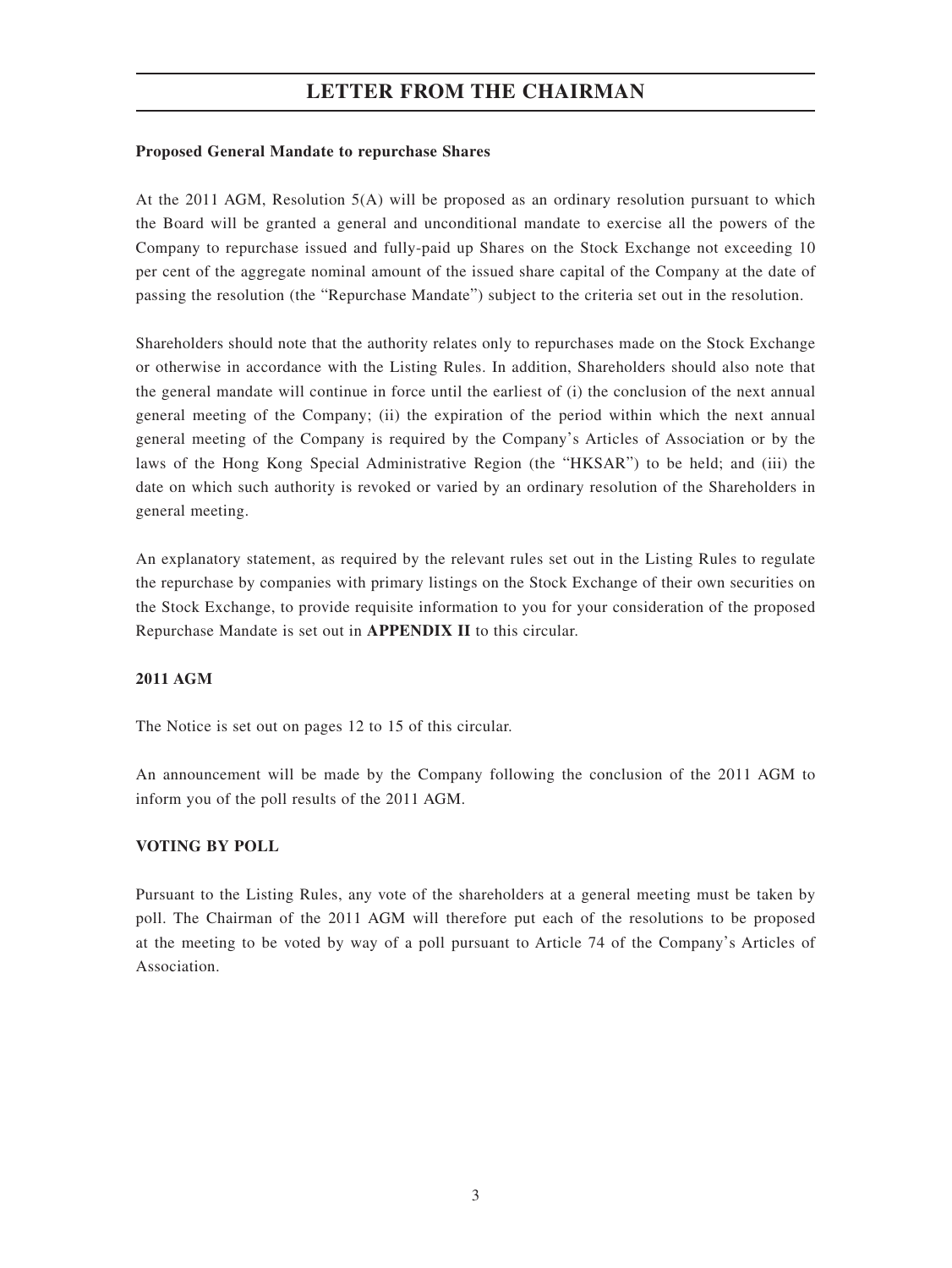## **PROXY FORM**

Proxy form for use at the 2011 AGM is enclosed herewith. The proxy form can also be downloaded from the Company's website at http://www.wahha.com under "Investor Relations". Whether or not you are able to attend the 2011 AGM, you are requested to complete, sign and return the enclosed proxy form in accordance with the instructions printed thereon to the Company's registered office at Room 2500, Dominion Centre, 43-59 Queen's Road East, Wanchai, Hong Kong as soon as possible and in any event not less than 48 hours before the time appointed for the holding of the 2011 AGM or any adjournment thereof. Completion and return of the proxy forms will not preclude you from attending and voting at the 2011 AGM or any adjournment thereof should you so wish.

### **RECOMMENDATION**

The Board is of the opinion that the ordinary resolutions in relation to the re-election of the retiring Directors and general mandates for the issue and repurchase of the Shares as set out in the Notice are all in the best interests of the Company and the Shareholders. Accordingly, the Board recommends you to vote in favour of all the resolutions to be proposed at the 2011 AGM.

Yours faithfully, **Cheung Kee Wee** Chairman

Hong Kong, 15th July 2011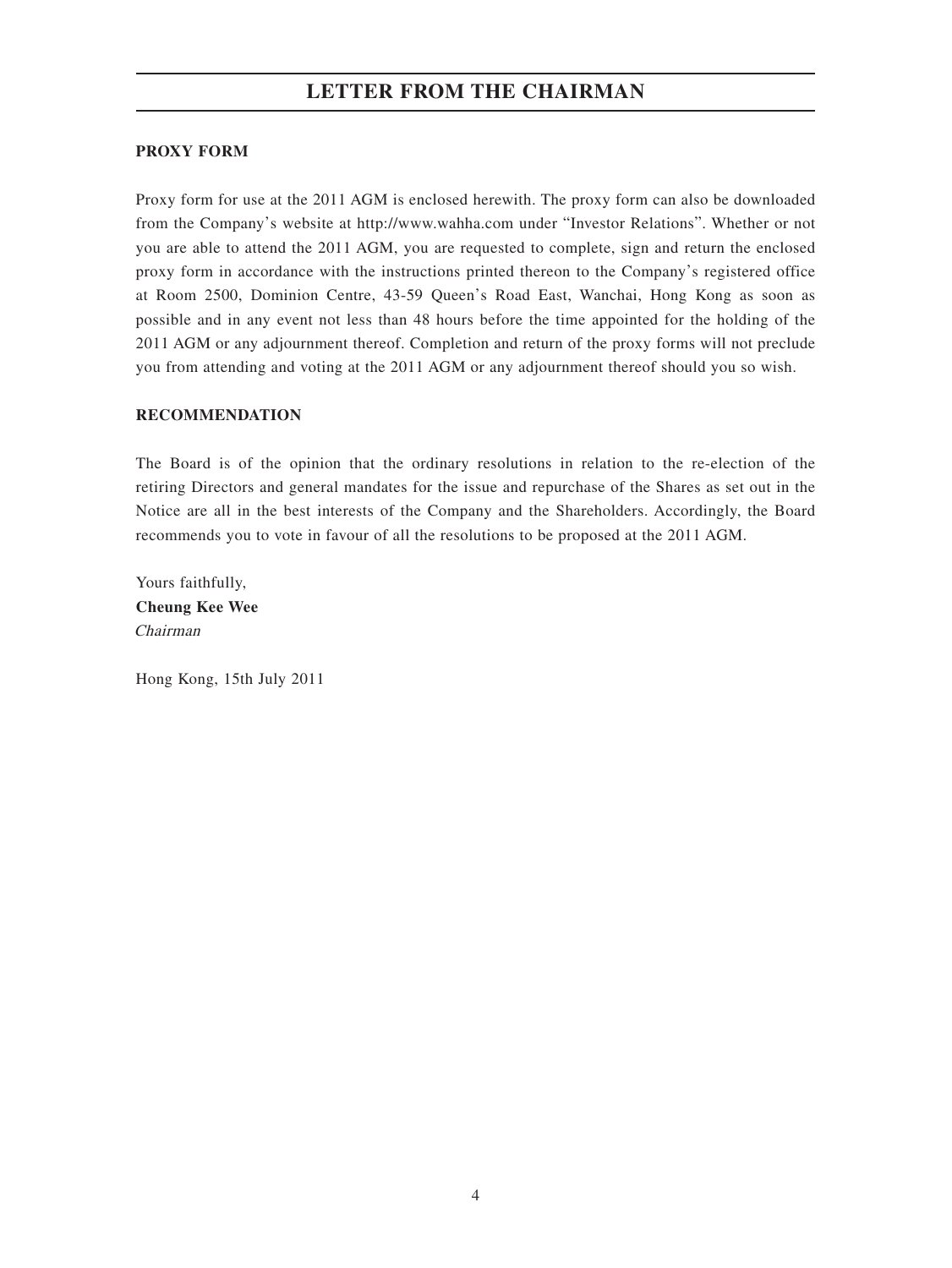## **APPENDIX I DETAILS OF RETIRING DIRECTORS SEEKING FOR RE-ELECTION AT THE 2011 AGM**

In accordance with Article 103(A) of the Articles of Association of the Company, Mr. Cheung Kee Wee, Mr. Cheung Ying Wai, Eric and Mr. Ng Kwok Tung will retire from office and they, being eligible, will offer themselves for re-election at the 2011 AGM. Their details are as follows:

**Mr. Cheung Kee Wee**, aged 59, joined the Group and was appointed an Executive Director of the Company in 1976 and was elected Chairman of the Company in 2000. Mr. Cheung holds a Bachelor Degree in Business Administration. He has over 35 years' experience in the property and building construction industry in Hong Kong and is now mainly responsible for the management and supervision of the Group's property portfolio. Mr. Cheung did not hold any directorships in any other listed companies in the last three years.

Mr. Cheung is the spouse of Madam Kung So Ha, Anne, the son of Madam Chin Lan Hong, the brother-in-law of Madam Wu Suet Yi, Rita and Madam Hoh Kwok Hing, Corinne, the 25% beneficial owner of Biochoice Limited and Humphrey Group Limited respectively, all the aforesaid persons or corporations are the substantial shareholders of the Company. He is also the brother of Mr. Cheung Lin Wee and Mr. Cheung Ying Wai, Eric, Executive Directors and substantial shareholders of the Company. Save as disclosed herein, Mr. Cheung does not have any relationship with any other Directors, senior management, substantial shareholders or controlling shareholders of the Company. Mr. Cheung is a director in each of the subsidiaries of the Company. As at the Latest Practicable Date, the interests of Mr. Cheung in the Shares which are required to be disclosed pursuant to Part XV of the Securities and Futures Ordinance ("SFO") were as follows:

| % of issued   |              | Corporate           |  |  |  |
|---------------|--------------|---------------------|--|--|--|
| share capital | <b>Total</b> | <i>interests</i>    |  |  |  |
| 12.52         | 15,150,160   | $15,150,160$ (Note) |  |  |  |

Note: These shares were held by Biochoice Limited (in which Mr. Cheung Kee Wee and his spouse in aggregate owned 50% interest) through its wholly owned subsidiary, Humphrey Group Limited. Therefore, Mr. Cheung Kee Wee was deemed to be interested in these shares under the SFO.

Mr. Cheung has not entered into any service contract with the Company but he is subject to retirement by rotation and re-election at the annual general meetings of the Company in accordance with the Articles of Association of the Company. The Director's remuneration of Mr. Cheung is recommended by the Remuneration Committee of the Company with reference to the Group's performance and profitability as well as the prevailing remuneration benchmark in the industry and approved by the Shareholders at the annual general meetings of the Company. For the year ended 31st March, 2011, Mr. Cheung received a Director's fee of HK\$80,000 and he was not entitled to any additional emoluments in his capacity as Chairman of the Board or an Executive Director of the Company. For the year ending 31st March 2012, a Director's fee of HK\$80,000 was recommended by the Remuneration Committee and will be determined by the Shareholders at the 2011 AGM.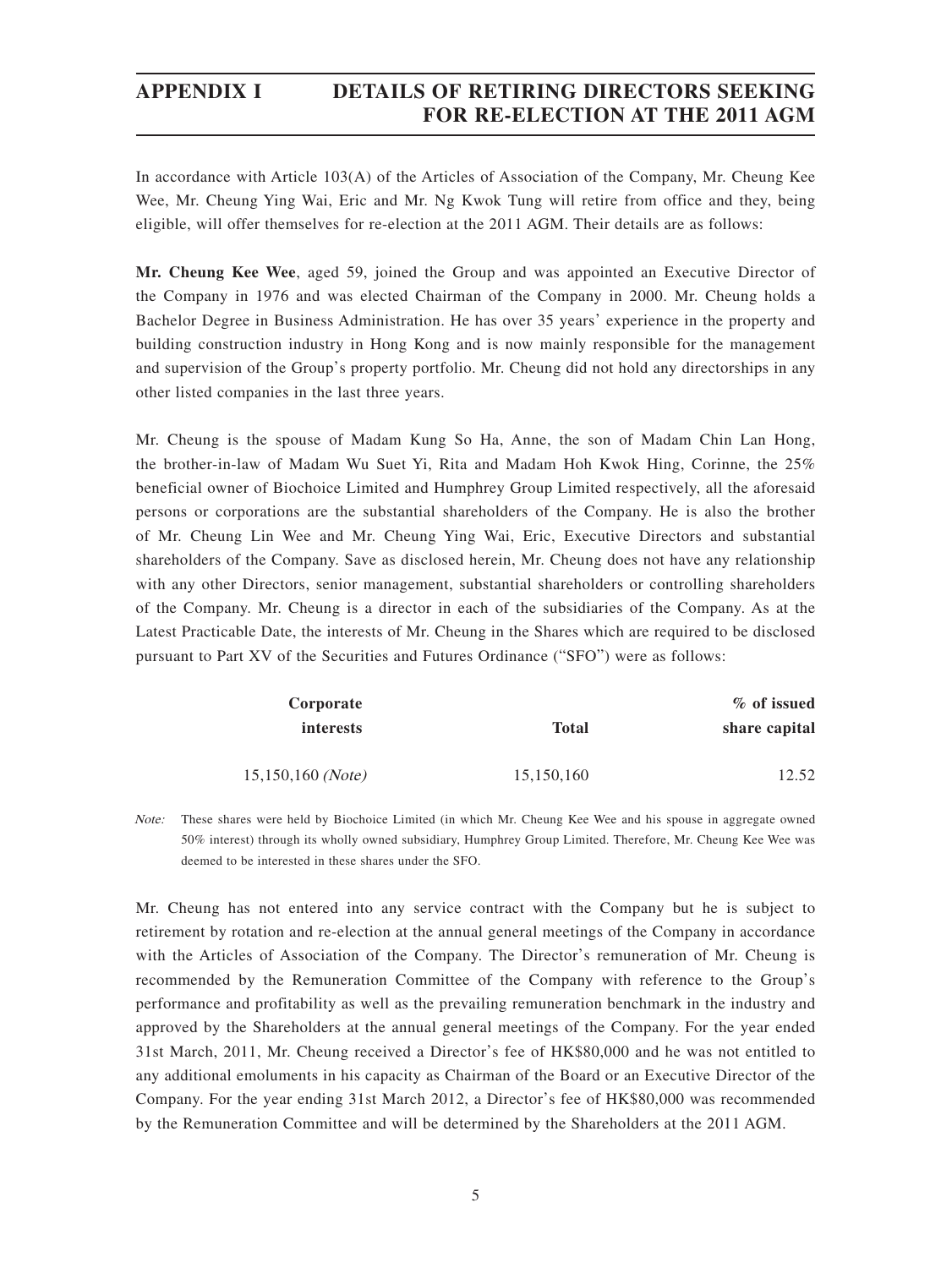## **APPENDIX I DETAILS OF RETIRING DIRECTORS SEEKING FOR RE-ELECTION AT THE 2011 AGM**

Save as disclosed above, there are no any other matters concerning Mr. Cheung that need to be brought to the attention of the Shareholders nor is there any other information that needs to be disclosed pursuant to the requirements of Rule 13.51(2) of the Listing Rules.

**Mr. Cheung Ying Wai**, Eric, aged 49, joined the Group and was appointed an Executive Director of the Company in 1999. Mr. Cheung holds a Bachelor Degree in Science. He is mainly responsible for the general management of the Group. Mr. Cheung did not hold any directorships in any other listed public companies in the last three years.

Mr. Cheung is the spouse of Madam Hoh Kwok Hing, Corinne, the son of Madam Chin Lan Hong, the brother-in-law of Madam Kung So Ha, Anne and Madam Wu Suet Yi, Rita, all the aforesaid persons are the substantial shareholders of the Company. He is also the brother of Mr. Cheung Kee Wee and Mr. Cheung Lin Wee, Executive Directors and substantial shareholders of the Company. Save as disclosed herein, Mr. Cheung does not have any relationship with any other Directors, senior management, substantial shareholders or controlling shareholders of the Company. Mr. Cheung is a director in each of the subsidiaries of the Company. As at the Latest Practicable Date, the interests of Mr. Cheung in the Shares which are required to be disclosed pursuant to Part XV of the SFO were as follows:

| % of issued   |            | <b>Personal</b>  |  |
|---------------|------------|------------------|--|
| share capital | Total      | <i>interests</i> |  |
| 11.53         | 13,950,800 | 13,950,800       |  |

Mr. Cheung has not entered into any service contract with the Company but he is subject to retirement by rotation and re-election at the annual general meetings of the Company in accordance with the Articles of Association of the Company. The Director's remuneration of Mr. Cheung is recommended by the Remuneration Committee of the Company with reference to the Group's performance and profitability as well as the prevailing remuneration benchmark in the industry and approved by the Shareholders at the annual general meetings of the Company. For the year ended 31st March, 2011, Mr. Cheung received a Director's fee of HK\$80,000 and he was not entitled to any additional emoluments in his capacity as an Executive Director of the Company. For the year ending 31st March 2012, a Director's fee of HK\$80,000 was recommended by the Remuneration Committee and will be determined by the Shareholders at the 2011 AGM.

Save as disclosed above, there are no any other matters concerning Mr. Cheung that need to be brought to the attention of the Shareholders nor is there any other information that needs to be disclosed pursuant to the requirements of Rule 13.51(2) of the Listing Rules.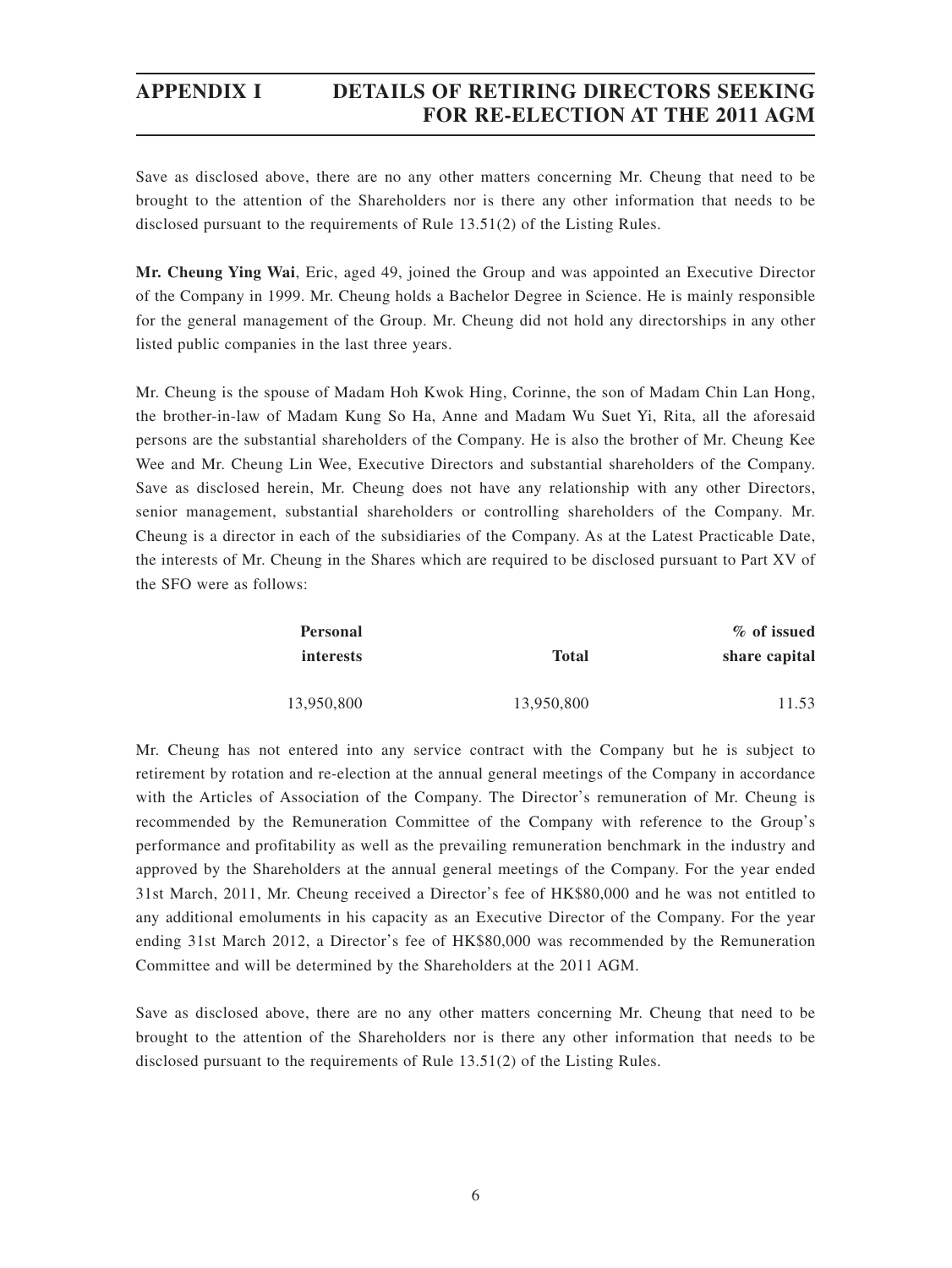## **APPENDIX I DETAILS OF RETIRING DIRECTORS SEEKING FOR RE-ELECTION AT THE 2011 AGM**

**Mr. Ng Kwok Tung**, aged 60, was appointed an Independent Non-executive Director of the Company in 2001 and was re-designated as a Non-executive Director of the Company in 2004. He was also appointed a member of the Audit Committee and the Remuneration Committee of the Company in 2001 and 2005 respectively. Mr. Ng holds a Bachelor Degree in Commerce and a Licentiate in Accountancy and a Diploma in Chinese Law. He is a fellow member of the Hong Kong Institute of Certified Public Accountants, a member of the Institute of Chartered Accountants of British Columbia, the Order of Chartered Accountants of Quebec, the Canadian Institute of Chartered Accountants, the Taxation Institute of Hong Kong and the Society of Chinese Accountants and Auditors. Mr. Ng is a practising accountant in Hong Kong and a partner of Messrs Tony Kwok Tung Ng & Co. which currently provides audit and tax consultancy services to a number of private companies in which all the Executive Directors of the Company have interests as directors and/or beneficial shareholders. Mr. Ng was an independent non-executive director of Timeless Software Limited up to 26th September 2008. He is currently an independent nonexecutive director of Fountain Set (Holdings) Limited and Universe International Holdings Limited. Save as disclosed herein, Mr. Ng did not hold any directorships in any other listed public companies in the last three years.

Mr. Ng does not have any relationship with any Directors, senior management, substantial Shareholders or controlling Shareholders of the Company. Mr. Ng does not hold any position in other members of the Group. As at the Latest Practicable Date, Mr. Ng does not have any interest in the Shares which is required to be disclosed pursuant to Part XV of the SFO.

Mr. Ng has not entered into any service contract with the Company but he is subject to retirement by rotation and re-election at the annual general meetings of the Company in accordance with the Articles of Association of the Company. The Director's remuneration of Mr. Ng is recommended by the Directors with reference to the Group's performance and profitability as well as the prevailing remuneration benchmark in the industry and approved by the Shareholders at the annual general meetings of the Company. For the year ended 31st March 2011, Mr. Ng received a Director's fee of HK\$80,000 but he did not receive any other emoluments in his capacity as a Non-executive Director or a Committee member of the Company. For the year ending 31st March 2012, a Director's fee of HK\$80,000 was recommended by the Directors and will be determined by the Shareholders at the 2011 AGM.

Save as disclosed above, there are no other matters concerning Mr. Ng that need to be brought to the attention of the Shareholders nor is there any information that need to be disclosed pursuant to the requirements of Rule 13.51(2) of the Listing Rules.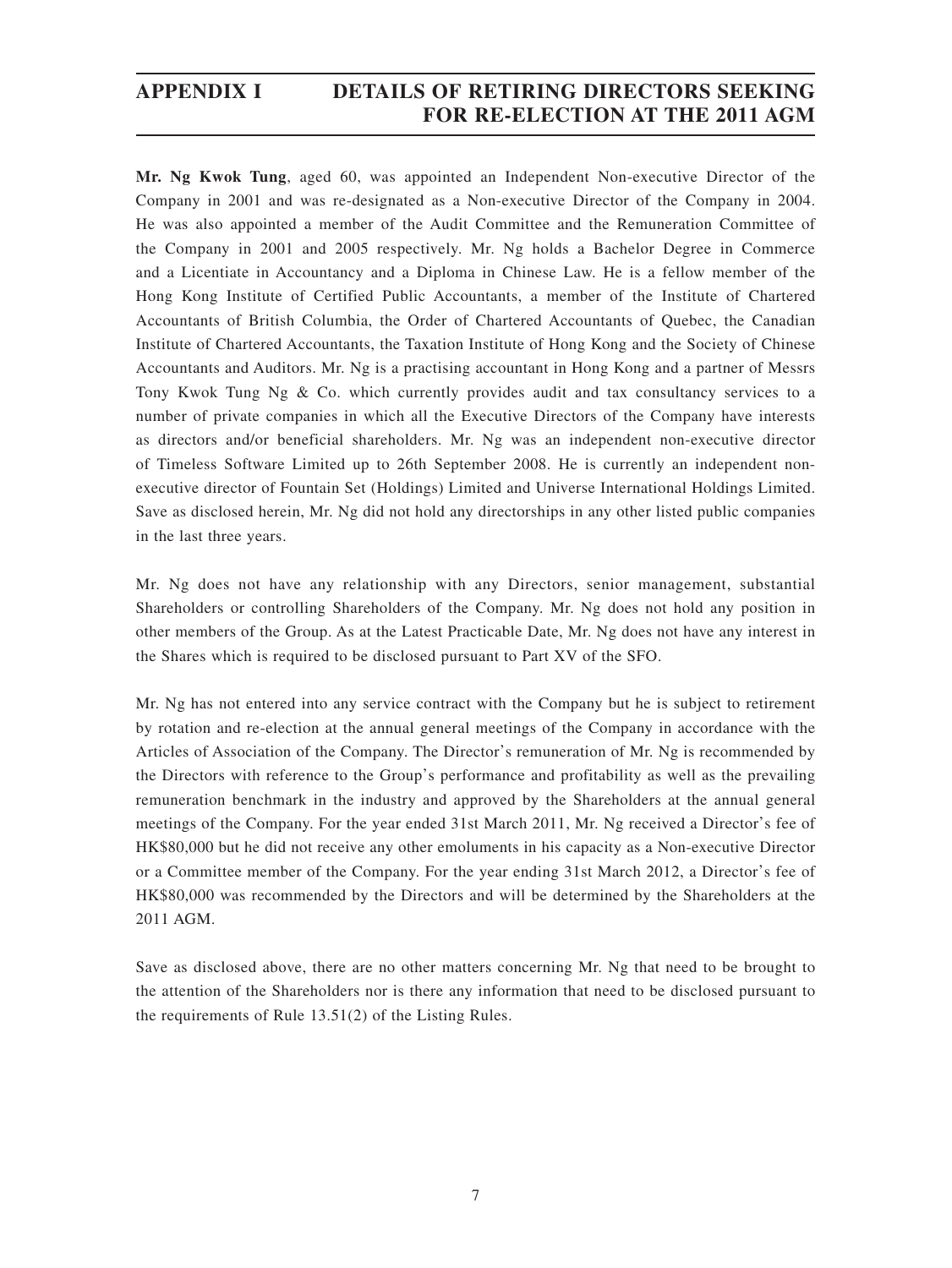This Appendix serves as an explanatory statement which contains all the information required pursuant to the Listing Rules.

### **1. SHARE CAPITAL**

As at the Latest Practicable Date, the issued share capital of the Company comprised 120,960,000 Shares.

Subject to the passing of Resolution 5(A) approving the Repurchase Mandate and on the basis that no further Shares will be issued or repurchased by the Company prior to the 2011 AGM, the Company will be allowed under the Repurchase Mandate to repurchase a maximum of 12,096,000 fully-paid up Shares, representing 10% of the issued share capital of the Company.

### **2. REASONS FOR REPURCHASE**

The Board believes that it is in the best interests of the Company and the Shareholders to seek a general authority from the Shareholders to enable the Directors to repurchase Shares in the market. Repurchases of Shares will only be made when the Board believes that such repurchases will benefit the Company and the Shareholders. Such repurchases may, depending on market conditions and funding arrangement at the time, lead to an enhancement of the net asset value and/or earnings per share.

### **3. SOURCES OF FUNDS**

Repurchases would be financed entirely from the Company's funds legally available for such purpose in accordance with the applicable laws of the HKSAR and the Memorandum and Articles of Association of the Company, being distributable profit of the Company and/or the proceeds of a fresh issue of Shares made for the purpose of the repurchases. It is envisaged that the funds required for any repurchase would be derived from such sources.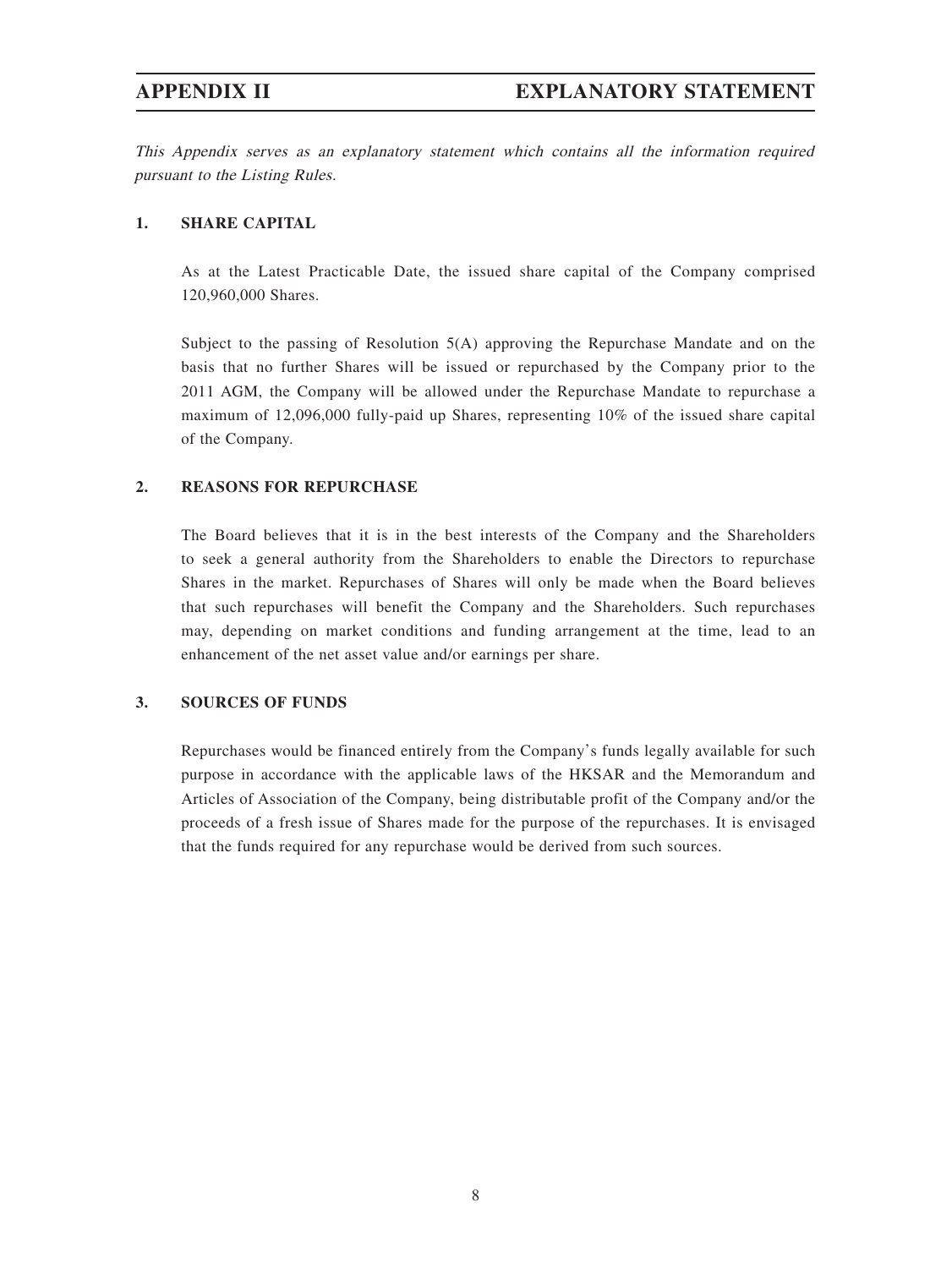## **4. WORKING CAPITAL OR GEARING**

There might be material adverse impact on the working capital or gearing position of the Company (as compared with the position disclosed in the Company's audited financial statements for the year ended 31st March 2011 contained in the 2011 Annual Report of the Company) in the event that the Repurchase Mandate were to be exercised in full at any time during the proposed repurchase period. However, the Board does not propose to exercise the Repurchase Mandate to such extent as would, in the circumstances, have a material adverse effect on the working capital requirements of the Company or the gearing levels which in the opinion of the Board are from time to time appropriate for the Company, unless circumstances justify the share repurchase.

### **5. DIRECTORS AND THEIR ASSOCIATES**

None of the Directors, to the best of their knowledge having made all reasonable enquiries, nor any of their associates (as defined under the Listing Rules), have any present intention to sell any Shares to the Company if the Repurchase Mandate is approved by the Shareholders.

### **6. UNDERTAKING OF THE BOARD**

The Board has undertaken to the Stock Exchange that the Board will exercise the power of the Company to make repurchases of the Shares pursuant to Resolution  $5(A)$  in accordance with the Listing Rules, all applicable laws of the HKSAR, and the regulations set out in the Memorandum and Articles of Association of the Company.

### **7. CONNECTED PERSONS**

No connected persons (as defined in the Listing Rules) of the Company have notified the Company that they have a present intention to sell Shares to the Company, or have undertaken not to do so, in the event that the Company is authorized to make repurchases of Shares.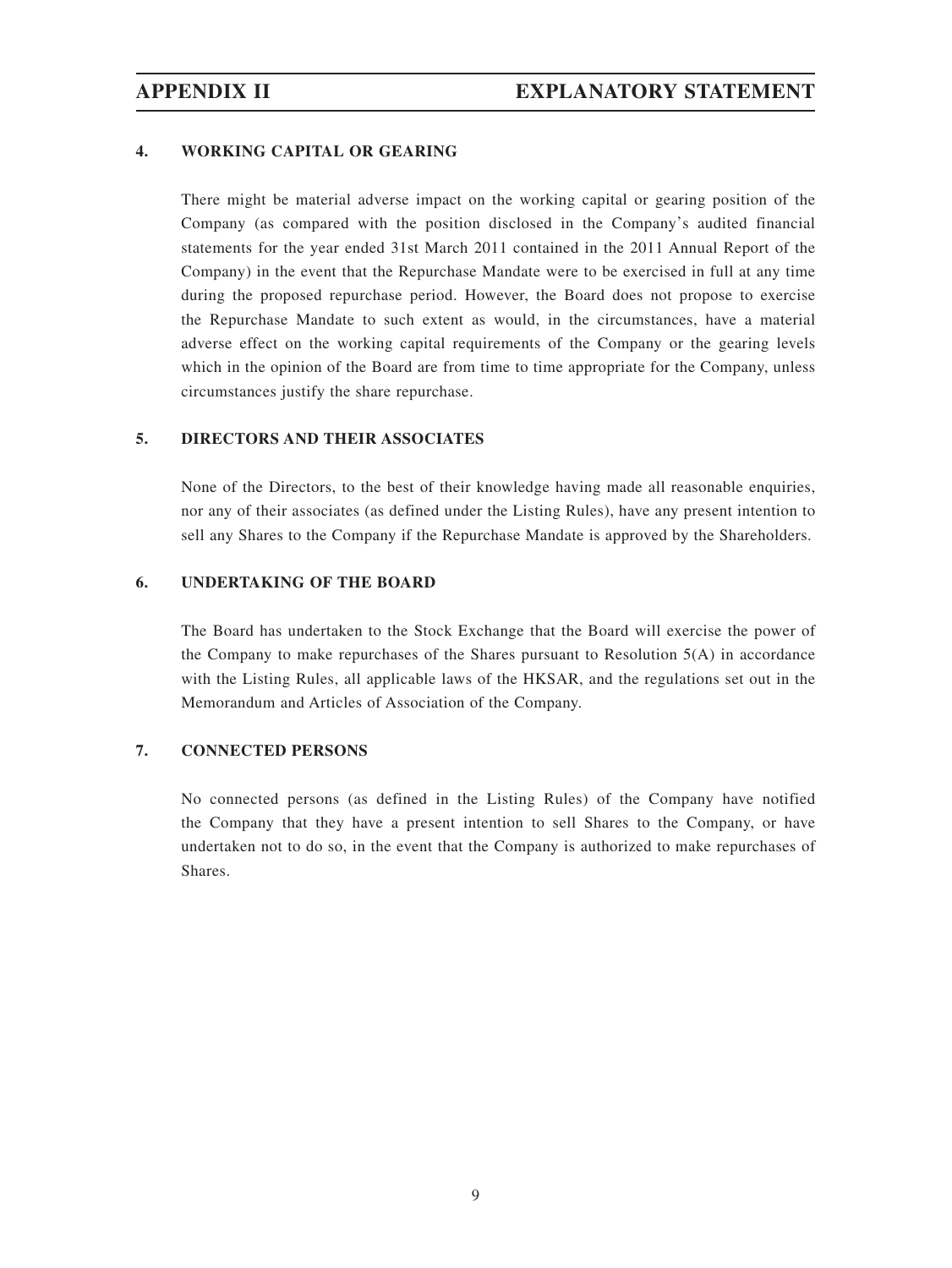### **8. EFFECTS OF TAKEOVERS CODE**

If on the exercise of the power to repurchase Shares pursuant to the Repurchase Mandate, a Shareholder's proportionate interest in the voting rights of the Company increases, such increase will be treated as an acquisition for the purposes of Rule 32 of the Hong Kong Code on Takeovers and Mergers ("Takeovers Code"). Accordingly, a Shareholder or group of Shareholders acting in concert could obtain or consolidate control of the Company and become obliged to make a mandatory offer in accordance with Rules 26 and 32 of the Takeovers Code.

As at the Latest Practicable Date, the substantial Shareholders together with their respective associates were beneficially interested in 75,518,560 Shares, representing approximately 62.4 per cent of the issued share capital of the Company. In the event that the proposed Repurchase Mandate is exercised in full and assuming that no further Shares are issued by the Company, the aggregate interests of the substantial Shareholders together with their respective associates in the Company would be increased to approximately 69.4 per cent of the issued share capital of the Company, resulting in the aggregate amount of the issued share capital of the Company in public hands being reduced to approximately 30.6 per cent. In the opinion of the Board, such increase will not give rise to an obligation to make a mandatory offer under Rules 26 and 32 of the Takeovers Code. The Board has no present intention to exercise the proposed Repurchase Mandate.

### **9. SHARE PURCHASE BY THE COMPANY**

The Company has not purchased any of the Shares (whether on the Stock Exchange or otherwise) in the six months preceding the Latest Practicable Date.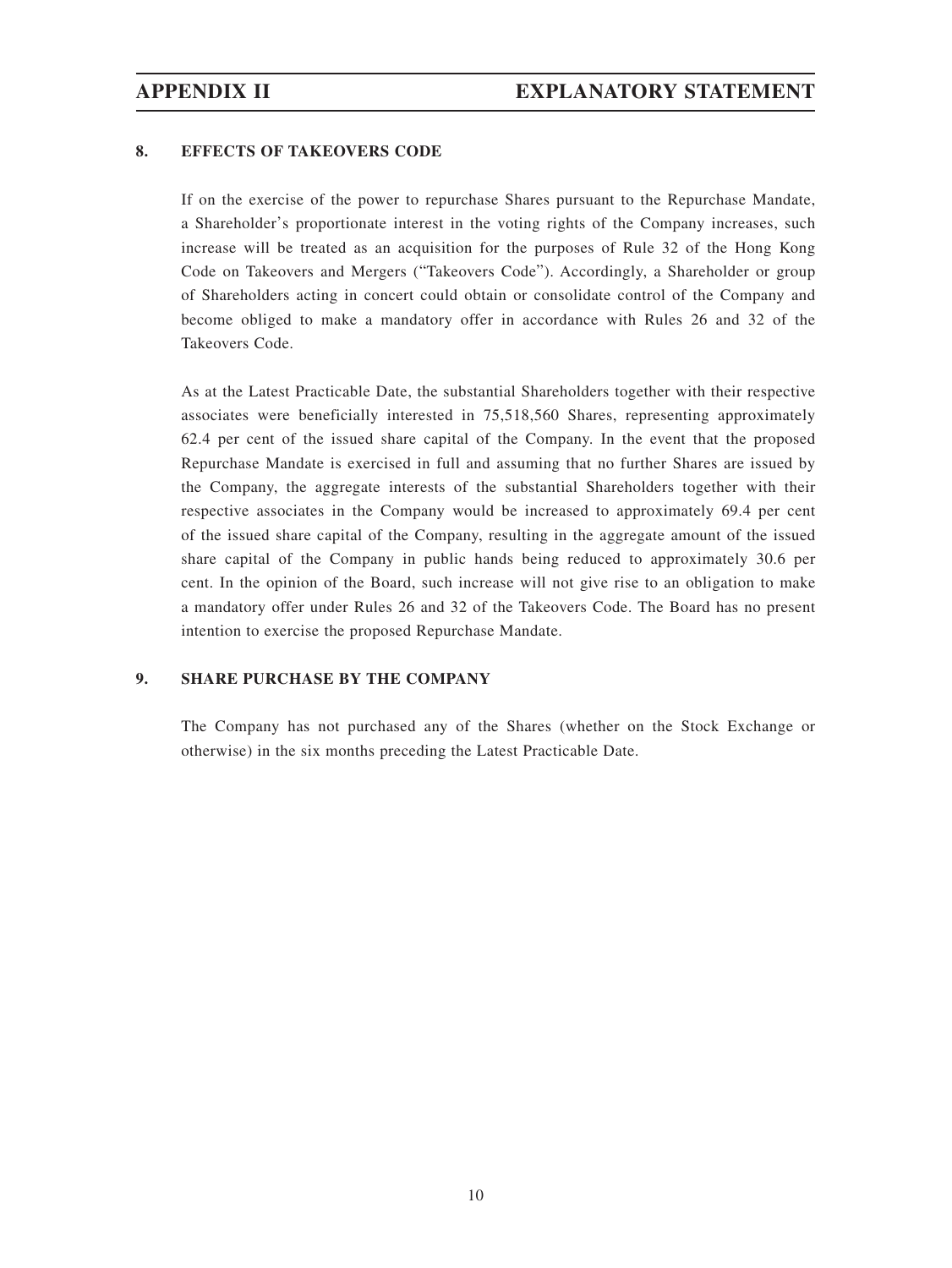# **APPENDIX II EXPLANATORY STATEMENT**

## **10. SHARE PRICES**

The highest and lowest prices at which the Shares traded on the Stock Exchange during each of the previous twelve months from July 2010 to the Latest Practicable Date were as follows:

|                                            | <b>Share</b>   |        |
|--------------------------------------------|----------------|--------|
|                                            | <b>Highest</b> | Lowest |
|                                            | HK\$           | HK\$   |
| 2010                                       |                |        |
|                                            | 2.95           | 2.80   |
| July                                       |                |        |
| August                                     | 2.86           | 2.80   |
| September                                  | 2.95           | 2.80   |
| October                                    | 2.95           | 2.93   |
| November                                   | 3.20           | 2.91   |
| December                                   | 3.20           | 3.10   |
| 2011                                       |                |        |
| January                                    | 3.35           | 3.20   |
| February                                   | 3.22           | 3.15   |
| March                                      | 3.15           | 3.10   |
| April                                      | 3.15           | 3.05   |
| May                                        | 3.04           | 3.04   |
| June                                       | 3.14           | 3.06   |
| 1st July up to the Latest Practicable Date | 3.46           | 3.45   |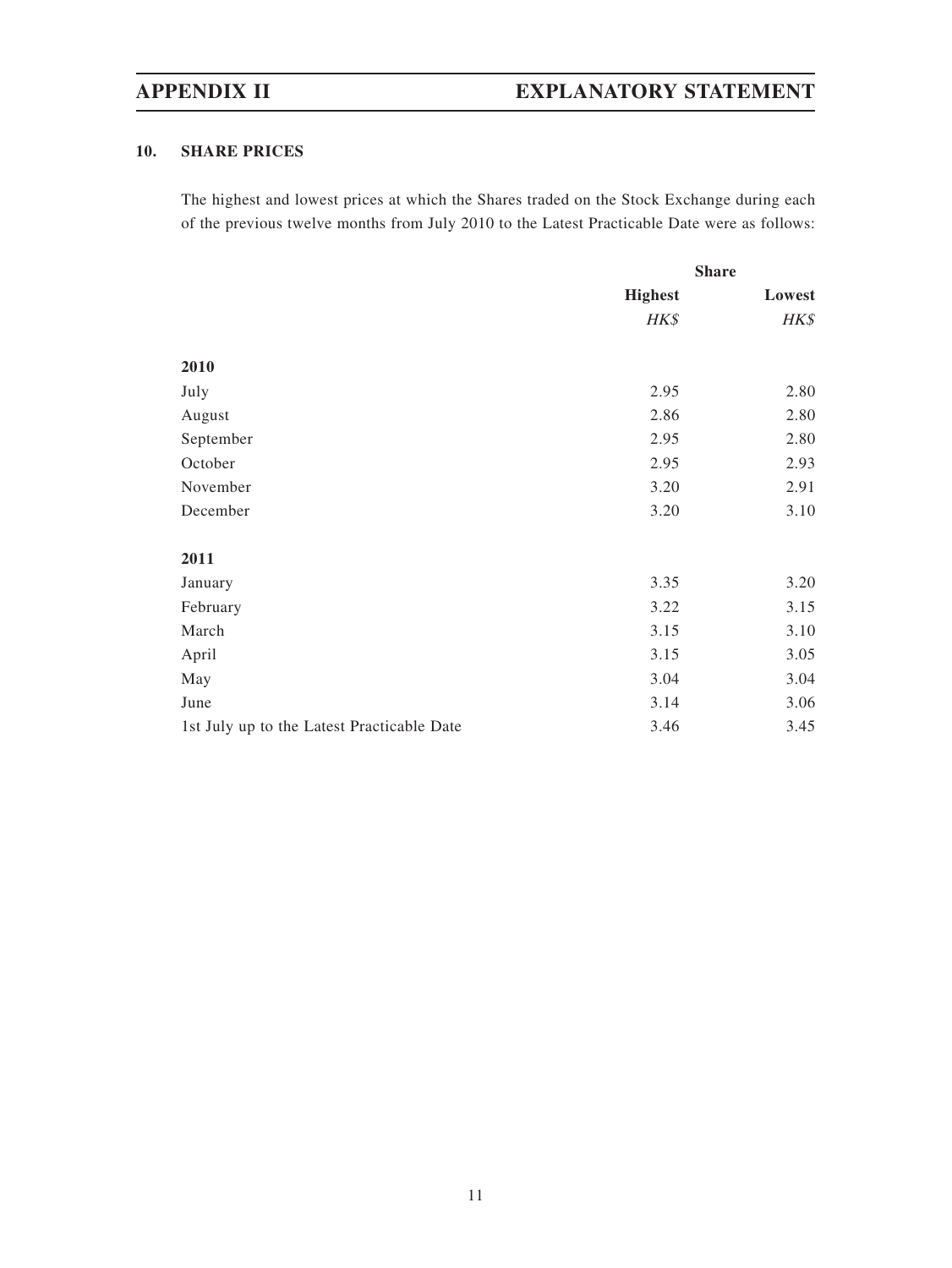

# **WAH HA REALTY COMPANY LIMITED**

(Incorporated in Hong Kong with limited liability) **(Stock Code: 278)**

**NOTICE IS HEREBY GIVEN THAT** the 2011 Annual General Meeting of Wah Ha Realty Company Limited (the "Company") will be held at Room 2500, Dominion Centre, 43-59 Queen's Road East, Wanchai, Hong Kong on Friday, 19th August 2011 at 12:00 noon for the following purposes:

- 1. To receive, consider and adopt the audited Financial Statements and the Reports of the Directors and Independent Auditor of the Company for the year ended 31st March 2011.
- 2. To declare final and special dividends for the year ended 31st March 2011.
- 3. (A) To re-elect the following retiring Directors:
	- (a) Mr. Cheung Kee Wee as Executive Director;
	- (b) Mr. Cheung Ying Wai, Eric as Executive Director; and
	- (c) Mr. Ng Kwok Tung as Non-executive Director.
	- (B) To fix the Directors' remuneration.
- 4. To re-appoint PricewaterhouseCoopers as Auditor of the Company and authorise the Board of Directors to fix their remuneration.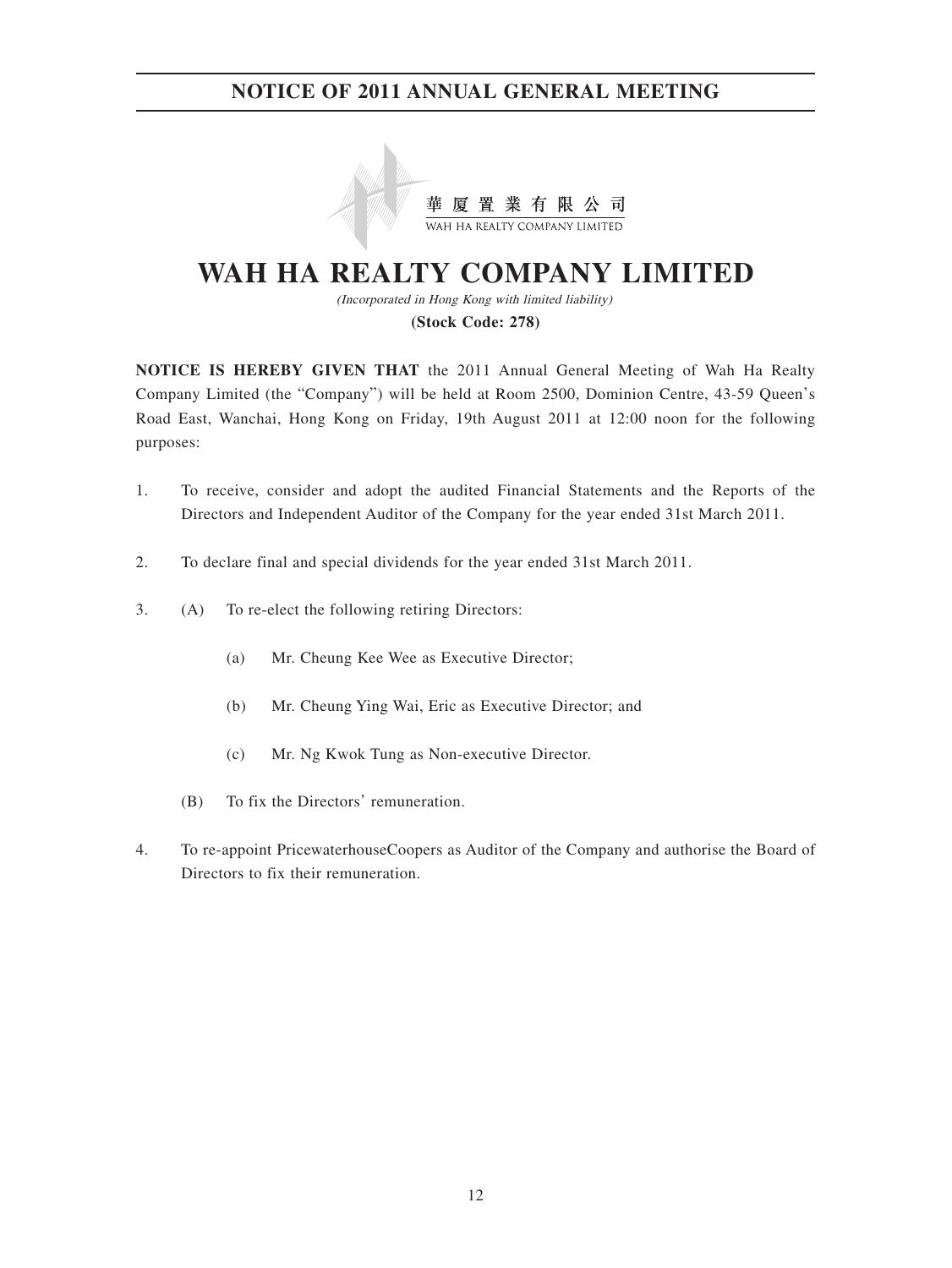- 5. As special business, to consider and, if thought fit, pass, with or without modifications, the following resolutions as Ordinary Resolutions:
	- (A) "**THAT**:
		- (a) subject to paragraph (b) below, the exercise by the Board of Directors during the Relevant Period (as hereinafter defined) of all the powers of the Company to repurchase issued shares of HK\$0.65 each ("Shares") in the capital of the Company subject to and in accordance with all applicable laws and the requirements of the Rules Governing the Listing of Securities on The Stock Exchange of Hong Kong Limited be and is hereby generally and unconditionally approved;
		- (b) the aggregate nominal amount of Shares to be repurchased by the Company pursuant to the approval in paragraph (a) above shall not exceed 10% of the aggregate nominal amount of the share capital of the Company in issue at the date of this resolution and the said approval shall be limited accordingly; and
		- (c) for the purposes of this resolution, "Relevant Period" means the period from the passing of this resolution until whichever is the earlier of:
			- (i) the conclusion of the next Annual General Meeting of the Company;
			- (ii) the expiration of the period within which the next Annual General Meeting of the Company is required by the Company's Articles of Association or by the laws of the Hong Kong Special Administrative Region (the "HKSAR") to be held; and
			- (iii) the date on which the authority set out in this resolution is revoked or varied by an ordinary resolution of the shareholders of the Company in general meeting."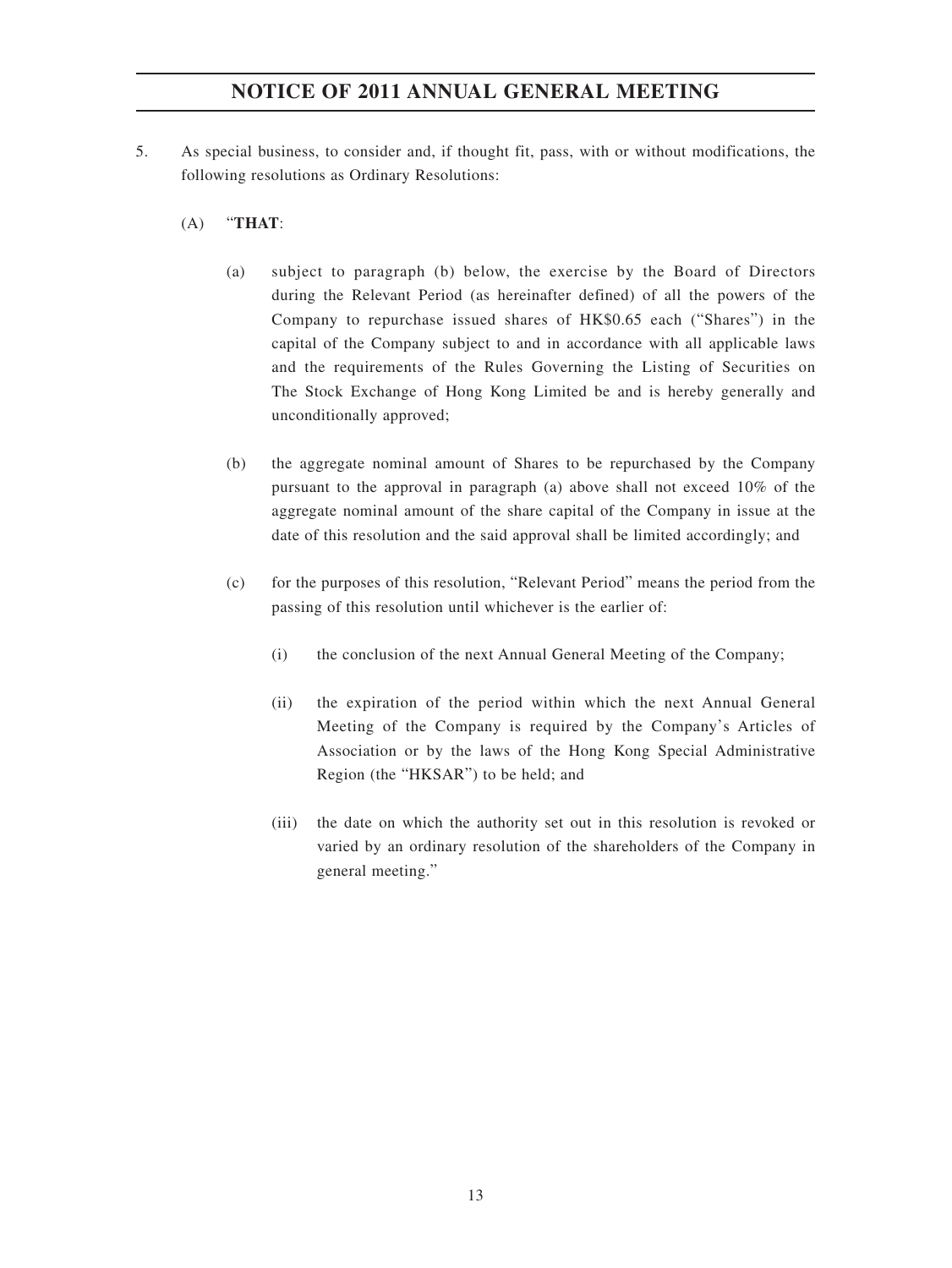- (B) "**THAT** the general mandate unconditionally given to the Board of Directors to issue and dispose of additional Shares not exceeding 20% of the existing issued share capital of the Company be and is hereby renewed until whichever is the earlier of:
	- (a) the conclusion of the next Annual General Meeting of the Company;
	- (b) the expiration of the period within which the next Annual General Meeting of the Company is required by the Company's Articles of Association or by the laws of the HKSAR to be held; and
	- (c) the date on which the authority set out in this resolution is revoked or varied by an ordinary resolution of the shareholders of the Company in general meeting."
- (C) "**THAT** conditional upon the passing of the Resolutions Nos. 5(A) and 5(B), the general mandate granted to the Board of Directors to issue and dispose of additional Shares pursuant to Resolution No. 5(B) be and is hereby extended by the addition thereto of an amount representing the aggregate nominal amount of the share capital of the Company repurchased by the Company under the authority granted pursuant to Resolution No. 5(A), provided that such amount shall not exceed 10% of the aggregate nominal amount of the issued share capital of the Company at the date of passing this resolution."

By Order of the Board **Raymond W. M. Chu** Company Secretary

Hong Kong, 15th July 2011